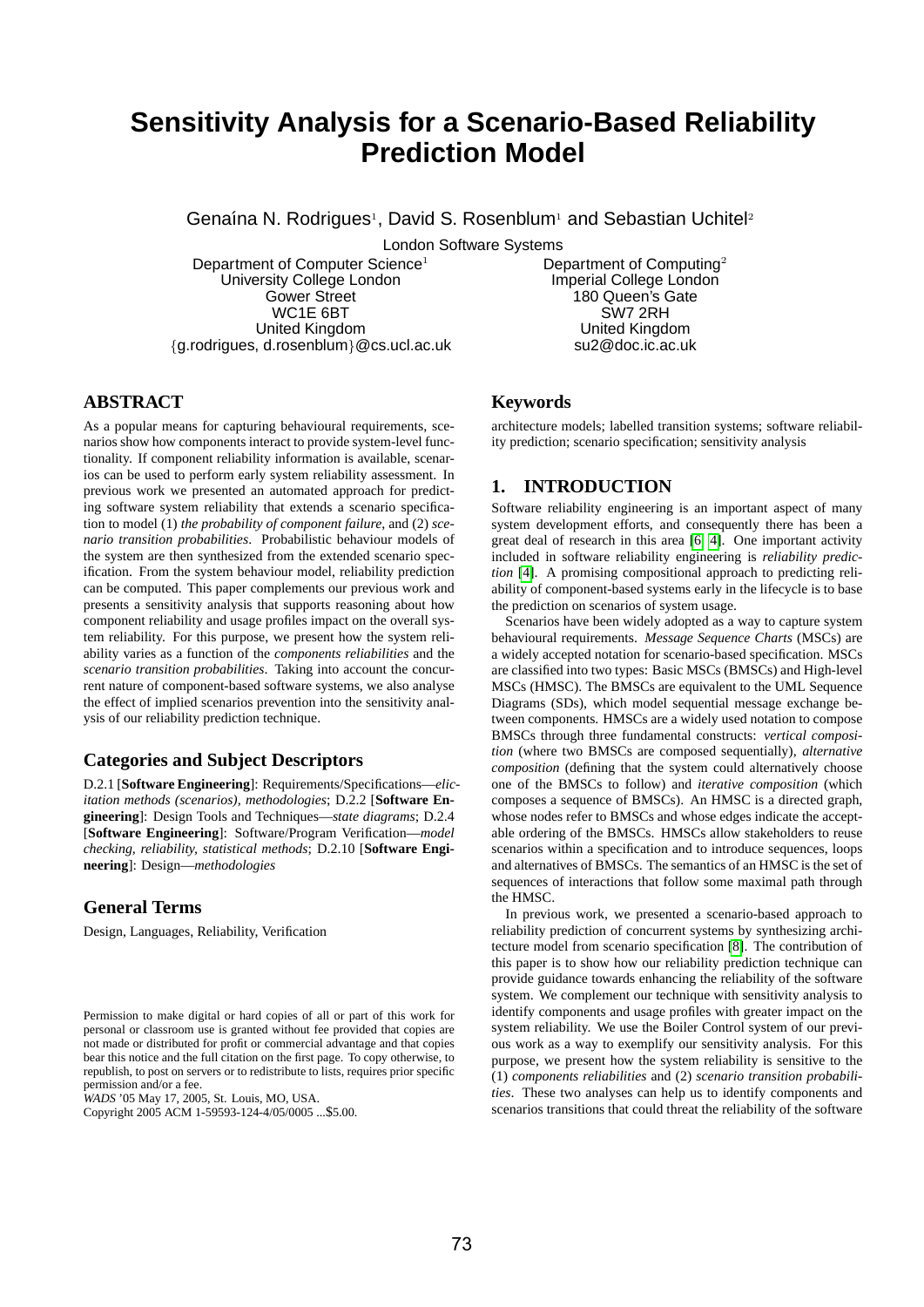system. Taking into account the concurrent nature of componentbased software systems, we also analyse in this paper what effects the prevention of undesirable implied scenarios cause to our reliability prediction technique.

Succinctly, sensitivity analysis of software reliability can be performed in two different ways: *analytically*, where a general function can be derived for all systems, or *experimentally*, where results are obtained through measurement. Cheung indicates analytically how to improve the system reliability by differentiating the system reliability with respect to the reliability of the program modules [2]. Siegrist presents a more fine-grained analytical sensitivity analysis by making the partial derivative of system reliability with respect to the reliability of the system states [9]. The sensitivity analysis of the scenario-based method of Yacoub et al. [12] involves experimentally analyzing the system reliability as a function of (1) the component reliability, (2) the reliability of transition between components, and (3) the scenario usage profile based on a numerical solution (rather than an analytical one like Cheung's). We follow the experimental approach by presenting plots of system reliability whose curves are interpolated over sampled values for the elements to which our prediction technique is sensitive.

Throughout this paper we use a variant of the Boiler Control System example presented by Uchitel et al. [11]. The Boiler Control system in Figure 1 consists of four components: *Sensor*, *Control*, *Database* and *Actuator*. In the upper-left corner of the figure, we depict the HMSC specification of the Boiler, which composes five BMSCs: *Initialise*, *Register*, *Analyse*, *Terminate* and *End*. Note that the variables appearing in curly brackets in the figure are an extension to MSCs that we briefly explain in Section 2. The paper is



 $R_{\text{R}} = 0.99$ ,  $R_{\text{database}} = 0.999$ ,  $R_{\text{control}} = 0.95$ ,  $R_{\text{actualor}} = 0.99$ 

**Figure 1: The Message Sequence Chart Specification for the Boiler Control System, with Example Probability Values.**

structured as follows: In Section 2, we present some background on our reliability prediction technique. In Section 3 we present sensitivity analysis for our technique showing how the system reliability can be described as a function of the components and the transitions between the scenarios. In Section 4 we analyse the impact that implied scenarios have in our reliability prediction technique. In Section 5 we compare the reliability prediction curve prior to and after accounting for implied scenarios. Finally, in Section 6 we present our conclusions and discuss directions for future work.

#### **2. BACKGROUND**

In this section we present the overall principles behind our method to predict software system reliability. The method is based on the

annotation of a scenario specification with probabilistic properties and the use of a probabilistic labelled transition system (LTS) synthesised from the scenario specification for the software reliability prediction. We refer the reader to our earlier paper for a more detailed explanation of our model [8].

### **2.1 Reliability Analysis Using Scenarios**

The method comprises five major steps: (1) annotation of the scenarios, (2) synthesis of the probabilistic LTS, (3) construction of the stochastic matrix, (4) system reliability prediction, and (5) implied scenario detection.

In the first step, we annotate the scenarios (i.e., the HMSC and BMSCs) with two kinds of probabilities, *the probability of transitions between scenarios*  $PTS_{ij}$  and *the reliability of the components*  $R_C$ .

The transition probability  $PTS_{ij}$  is the probability that the system will exhibit the behaviour specified in scenario  $S_i$  after executing scenario  $S_i$ . This information would be normally derived from an operational profile for the system [5]. Thus, from scenario  $S_i$ , the sum of the probabilities  $PTS_{ij}$  for all successor scenarios  $S_j$ is equal to one. As the  $PTS_{ij}$  relates to the transition between scenarios, these probabilities are annotated on the corresponding edges of the HMSC, as shown on the HMSC of Figure 1. For the purposes of illustrating our method on the Boiler example, we use the values depicted in Figure 1 for the  $PT S_{ij}$ . The values for the  $PT S_{ij}$  are based on the assumption that the system executes the scenario *Register* (which causes sensor readings to be entered into the database) far more frequently than the scenarios *Analyse* and *Terminate*, and that when it does execute *Terminate* there is an equal probability of reinitialising and shutting down.

The component reliabilities  $R_C$  are annotated on the BMSCs, as also shown in Figure 1. Without loss of generality, we use coarsegrained, single values for the overall component reliabilities; in general, we could associate reliabilities with individual messages and/or segments of component timelines. The values in Figure 1 for the reliability of the components reflect the assumption that the *Database* is a highly reliable, mature commercial software product, that the *Sensor* and *Actuator* are components whose hardware interface to the sensed/actuated phenomena will eventually fail, and that *Control* is a complex software subsystem that still contains latent faults.

The second step of our method is to synthesise a probabilistic LTS from the annotated scenario specification. This step is an extension of the synthesis approach of Uchitel et al. [10]. Our extension exploits recent probabilistic extensions to the LTS formalism [1] and involves enhancements to the LTS synthesis of Uchitel et al. [10]. The enhancements have the effect of mapping the probability annotations of the scenario specification into probability weights for transitions in the synthesised architecture model. The probability weights are computed correctly in the process of reducing each component LTS to its deterministic, minimal form.

Concluding the process of the probabilistic LTS synthesis, the system architecture model is constructed as the parallel composition of the LTSs synthesized for each component. The probability weights of the composed LTS are computed according to the notion of *generative parallel composition* defined by D'Argenio et al. [3]. At the end of this step, it follows that for each node of the synthe-

sized architecture model,  $\forall i$  such that  $1 \leq i \leq n$ ,  $\sum_{i=1}^{n} P A_{ij} = 1$ ,  $j=1$ 

where  $n$  is the number of states in the LTS architecture model and  $PA_{ij}$  is the probability of transition between state  $S_i$  and  $S_j$  of the composed LTS;  $PA_{ij} = 0$  if the transition  $(S_i, S_j)$  does not exist. In the third and fourth steps of our reliability prediction method,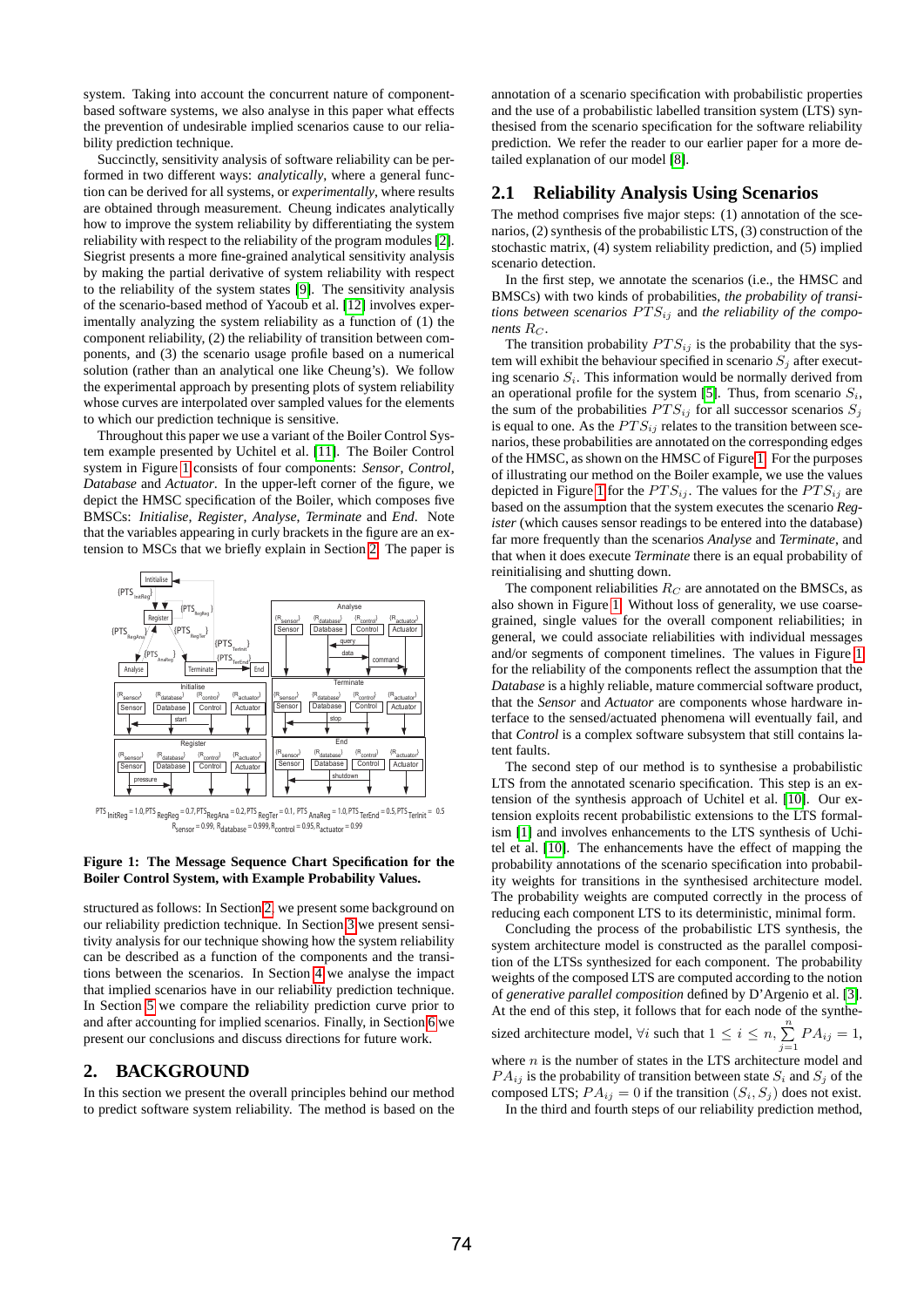the architecture model synthesised in the second step is interpreted as a Markov model, and we apply the method of Cheung [2] to compute the reliability prediction. In particular, the transition probability weights of the architecture model are mapped into a square transition matrix whose row entries sum to one. So as to conform to Cheung's model, we have to make sure that there is only one initial and one final scenario in the specification. This is the reason why we include the scenario *End* in our MSC specification as depicted in Figure 1.

#### **2.2 Implied Scenarios**

It has been shown that given a scenario specification, it may be impossible to build a set of components that communicate exclusively through the interfaces described and that exhibit only the specified traces when running in parallel [11]. The additional unspecified traces that are exhibited by the composed system are called *implied scenarios* and are the result of specifying the behaviour of a system from a global perspective yet expecting the behaviour to be provided by the components, which have only a local system view. The Boiler Control System of Figure 1 has implied scenarios, and

| Control Actuator<br>Sensor<br>Database |       |
|----------------------------------------|-------|
|                                        | start |
| pressure                               |       |
|                                        | stop  |
|                                        | start |
|                                        | query |
|                                        |       |

**Figure 2: Implied Scenario Detected.**

Figure 2 shows one of them. From the specification we see that the Boiler Control System is expected to exhibit a trace *"start, pressure, query, data, command ..."* and that component *Control* interacts with *Database* only through messages *query* and *data*. However, in the implied scenario of Figure 2 a *query* is being performed immediately after *start*.

From the reliability prediction point of view, the existence of an implied scenario means that the Boiler produces a trace that reveals a mismatch between behaviour and architecture. In that case, the model can exhibit behaviour (an implied scenairo) that has not yet been validated and that, depending on whether it describes intended or unintended system behaviour, can impact system reliability. If we decide that the occurrence of the trace is desirable, a new BMSC containing the trace is added and placed appropriately in the HMSC composition. But if we consider the occurrence of the trace in Figure 2 as undesirable, the Boiler architecture model should be constrained in such a way that the implied scenario cannot occur. In both situations, the reliability must be recalculated. We can use the approach described by Uchitel et.al. to build such a constraint [11]. From here on, we refer to the model where we apply those constraints as the *Constrained Model*, while the unconstrained model we refer to as the *Architecture Model*.

# **3. SENSITIVITY ANALYSIS**

In this section we illustrate some sensitivity analyses that can be performed for our reliability prediction technique. We carry out two different analyses of our technique: (1) as a function of the components' reliability and (2) as a function of the transition probability between scenarios. The analyses are exemplified using the Boiler Control system.

### **3.1 System Reliability as a Function of Component Reliability**

This analysis consists in varying the system reliability as a function of the components' reliabilities with the purpose of identifying components that have the greatest impact on the reliability of the software system. The method consists of varying the reliability of one component at a time and fixing the others to 1. The transition probability values are those for  $PTS_{ij}$  presented in Figure 1, where i and j represent respectively the *from* and *to* scenarios of the transition. Figure 3 shows the graphs of the reliability of the



**Figure 3: The System Reliability of the Architecture Model as a Function of the Component Reliabilities.**

system architecture model as a function of the component reliability. Note that the component *Database* has a large impact on the system reliability, in such a way that the system reliability drops quickly *Database* reliability decreases below 100%. We can initially attribute this to the fact that the system reliability is directly proportional to the number of requests that each component processes. But not only, otherwise *Sensor* would have the strongest impact on the system reliability.

We consider this result due to the higher probability of transitions to scenarios where *Database* takes part than to scenarios where *Sensor* takes part. The *Database* is executed in scenarios *Register* and scenario *Analyse*. According to the Figure 1, the outgoing transitions of scenario *Register* have chances of following three different paths: (1) 70% chance that scenario *Register* will execute again, (2) 20% chance that scenario *Analyse* will be executed and (3) 10% chance that scenario *Terminate* will be executed. This gives component *Database* 100% chance that it is executed, considering successful the transition from scenario *Initialise* to scenario *Register*, followed by 70% chance from the execution of the *Register* loop transition and another 20% chance of transition from scenario *Register* to scenario *Analyse*. On the other hand, the *Sensor* participates in scenarios *Initialise*, *Terminate* and *End*. Chances that the *Sensor* will be invoked correspond to 100% for *Initialise* execution, 10% for the execution of scenario *Terminate* and 50% for the execution of scenario *End*. Compared to the results for the *Database*, we can figure out why *Database* has a higher impact on the reliability of the Boiler compared to the *Sensor*.

Components *Control* and *Actuator* identically show less impact on the system reliability. This is because they are always invoked in the same scenario, *Analyse*, the same number of times, once. Therefore, they are expected to equally have less impact on the overall system reliability.

## **3.2 System Reliability as a Function of Transition Probability**

This analysis consists in varying the system reliability as a function of the scenario transition probabilities. Considering scenarios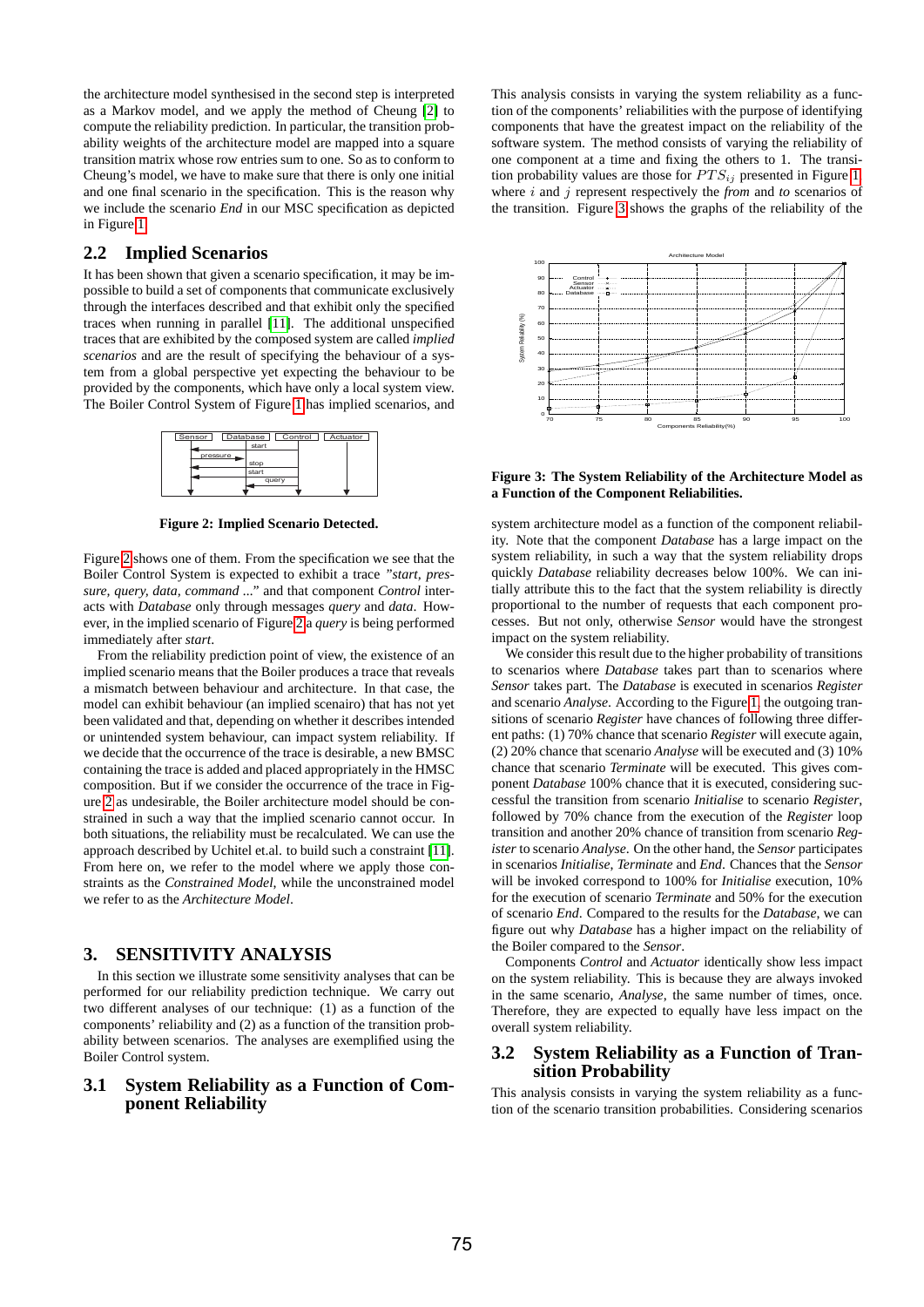with multiple outgoing transitions, we want to find out if scenario transition probabilities have a significant influence on our reliability predictions. In case that influence is significant, we want to find out which of those transitions has higher impact on system reliability. Using the Boiler system as an example, we analyse the impact of outgoing transitions from scenarios *Register* and *Terminate*, as the other scenarios have only one outgoing transition with unitary probability transition. To run this experiment, we keep the component reliabilities values in Figure 1. Taking one transition



#### **Figure 4: The System Reliability of the Architecture Model as a Function of the Transition Probabilities**

of scenario *Register* and scenario *Terminate* is enough to analyse the sensitivity of the system reliability as a function of the transition probability. This is due to the fact that outgoing transitions of a scenario sum to a unity. Varying one transition, we vary the remaining outgoing transitions of the same scenario proportionally, so that transitions sum to 1. For instance, consider the outgoing transitions of scenario *Register* in Figure 1. For instance, if we change  $PTS_{ReqReq}$  from 0.7 to 0.1, we allocate the remaining 0.9 to  $PTS_{RegAna}$  and  $PTS_{RegTer}$  in a way that preserves the ratio between them (0.6 and 0.3, respectively). For further information on probabilistic composition of concurrent processes, we refer the reader to D'Argenio et.al [3].

The results depicted in Figure 4 show that outgoing transitions from scenario *Terminate* have more impact on the overall system reliability than outgoing transitions from scenario *Register*. This impact is a result of the role that scenario *Terminate* plays in the whole Boiler system. Intuitively, this can be reasoned by the fact that the higher the probability of transition from *Terminate* to *Initialise*, the higher the chance that the whole system will fail, as both scenarios comprise the end and the beginning of an iteration through the system. Conversely, the higher the chance the transition from *Terminate* to *End*, the higher the system reliability, meaning fewer loops will happen from *Terminate* to *Initialise* and therefore fewer chances for the failure of the system.

# **4. THE IMPACT OF IMPLIED SCENARIOS ON THE SYSTEM RELIABILITY**

As we identified in section 2, the Boiler Control System presents an implied scenario that is considered undesirable for the system specification. From the reliability prediction point of view, it means that the Boiler produces a trace that reveals a mismatch between behaviour and architecture. Preventing the occurrence of those traces, we conduct the experiment in the same way we applied in Section 3. We then obtain the *Constrained Model* and analyse the system reliability as follows. The results are depicted in Figures 5

and 6.



**Figure 5: The System Reliability of the Constrained Model as a Function of the Component Reliabilities.**



#### **Figure 6: The System Reliability of the Constrained Model as a Function of the Transition Probabilities.**

Figure 5 shows the graphs for the system reliability of the Constrained Model as a function of the component reliabilities. Comparing to previous results presented in Figure 3, shows that the system reliability as a function of each component increases when the Constrained Model is applied for the Boiler system. The Constrained Model also has an impact on the system reliability as a function of the transition probability. Results depicted in Figure 6 compared to those depicted in Figure 4, show a considerable increase on the system reliability when the Constrained Model is applied for the Boiler system. Therefore, the implied scenarios show a considerable influence on software reliability prediction.

# **5. COMPARING THE RELIABILITY PRE-DICTION CURVES**

In previous sections, we compute reliability predictions in the infinite extreme over all possible executions, as provided by Cheung model [2] and our previous work [8]. In this section, we compute reliability predictions as a function of the number of scenario executions.

To measure the system reliability after a certain number of system executions, we start from the Cheung definition that the system failure probability,  $E$ , is the probability of reaching state  $F$  (faulty termination) from the initial state  $N_1$ :

$$
E = P^n(N_1, F) \tag{1}
$$

P represents the stochastic matrix with all the state transitions of